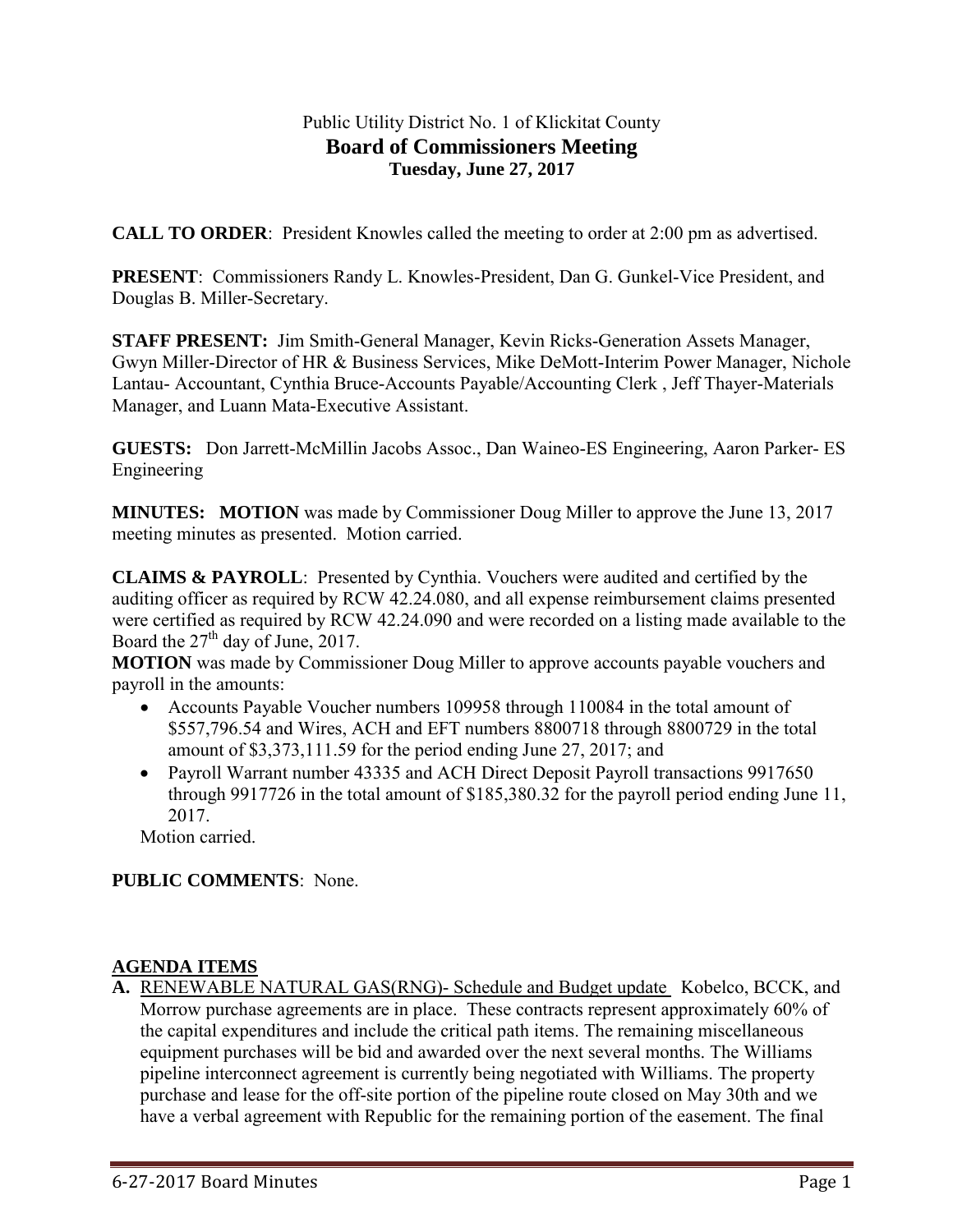easement draft is currently with Republic for signature. All long lead time materials and equipment are already ordered. Commissioner Miller asked what the Pipeline minimum burial depth would be and if any of the pipeline is within the landfills use footprint. The depth will be between 24"-36" minimum. The entire route is outside of the permitted landfill footprint. An RNG finance group is meeting weekly to track project costs and future expenses and the engineering team is also meeting weekly. The team is also working with Tom McDonald on the SEPA application which is almost complete. Russ will be the lead on the SEPA process.

- **B.** RESOLUTION 1744 APPROVAL- **Motion** was made by Commissioner Doug Miller to adopt resolution 1744 Authorizing Jeff Thayer the Materials Manager to surplus miscellaneous materials.
- **C.** CALL FOR BID- C.I.C. Conductor Bid 2017 **Motion** was made by Commissioner Doug Miller to authorize staff to advertise Call for Bid for Cable In Conduit (CIC) Conductors for the timeframe of August 1, 2017 through August 31, 2018, with bids being received until July 19, 2017 at 2:00 p.m.
- **D.** CALL FOR BID- Miscellaneous Poles Bid 2017 **Motion** was made by Commissioner Doug Miller to authorize staff to advertise a call for bids for Miscellaneous Poles 2017, with bid opening date of July 19, 2017 at 2:00pm.
- **E.** RESOLUTION No. 1745 **Motion** was made by Commissioner Doug Miller to adopt resolution 1745 Authorizing staff to Rescind Resolution 1736 which authorized Leo Perth a Business Credit Card upon his separation.
- **F.** EXECUTIVE SESSION: Per RCW 42.30.110 (1)(f) of Open Public Meeting Act (OPMA)

# *RCW 42.30.110 – Executive Sessions.*

*(1) Nothing contained in this chapter may be construed to prevent a governing body from holding an executive session during a regular or special meeting:* 

 *(f) To receive and evaluate complaints or charges brought against a public officer or employee. However, upon the request of such officer or employee, a public hearing or a meeting open to the public shall be conducted upon such complaint or charge;* 

Entered into the Executive Session at 3:45 and the Executive Session concluded at 3:59 pm. No action was taken.

**G.** CHIEF OPERATING OFFICER (COO) EMPLOYMENT CONTRACT - **Motion** was made by Commissioner Dan Gunkel to authorize the General Manager to enter into an Employment contract with Ron Ihrig under the title of Chief Operating Officer. The motion was seconded by Commissioner Randy Knowles. The motion carried, unanimously.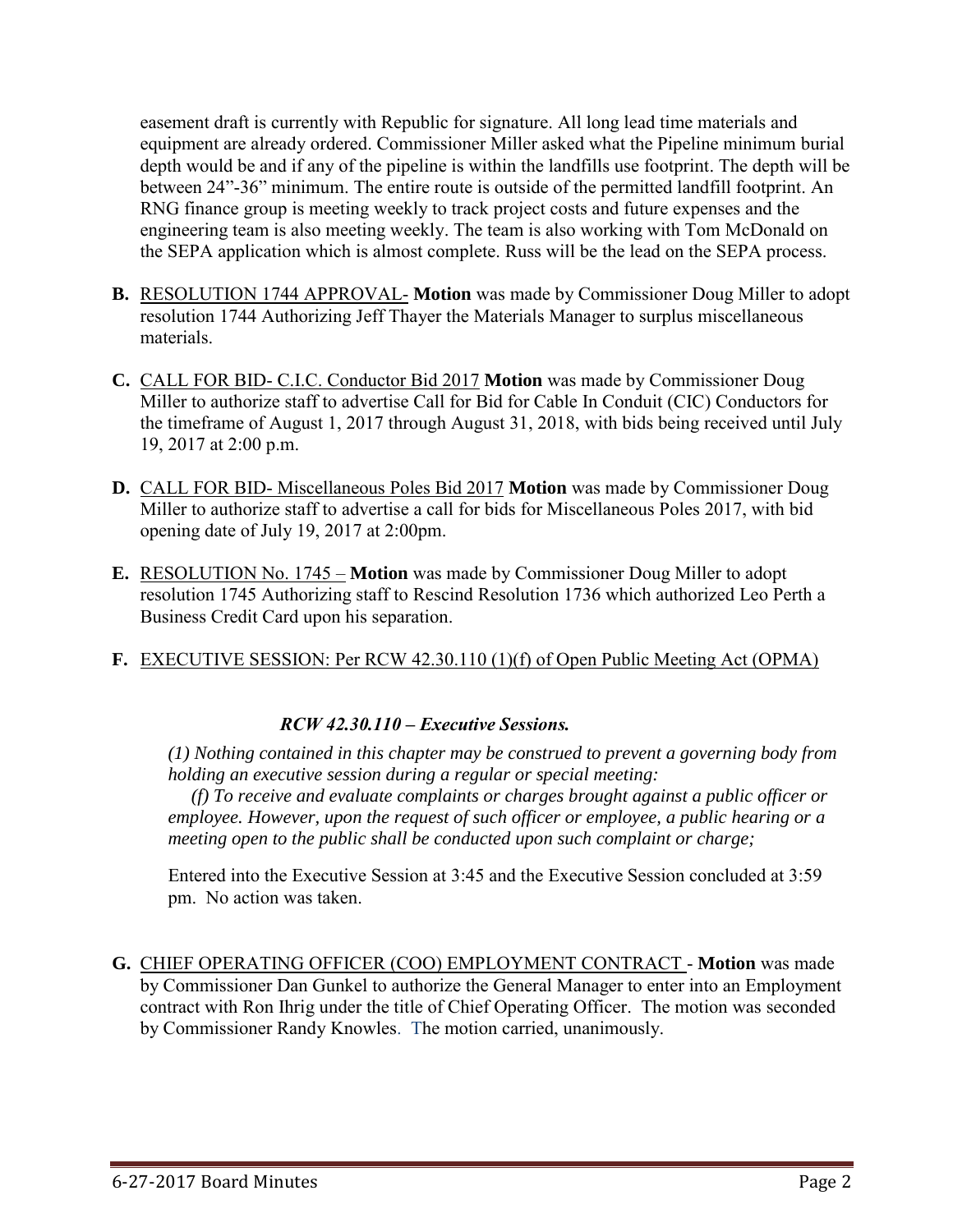# **REPORTS:**

OPERATIONS – Jeff Thayer presented the monthly Operations reports and outage statistics for May. Board gave approval last meeting to move forward with the purchase and commitment of funds for the replacement of truck 37 which won't be delivered until the 2018 budget year. Jeff said that he decided to utilize the National joint purchasing agreement, which will save roughly \$6,000-7,000 for this vehicle and we won't be required to pay for anything until the truck is delivered. Jim Smith stated that this vehicle be listed first on 2018 vehicle budget list. The Tree crew is working on the Satus Pass feeder, Asplund is working in the Snowden area, and the pole inspectors are in Bingen and White Salmon. The Operations report was accepted as presented.

ENGINEERING – Jim Smith presented the monthly May Report for Ron Schultz. Pacific Corp has not yet signed the contract for the Condit transmission line purchase. Given that they then have to take this contract to all five of their Public Utility Commissions, completion is not likely until next summer instead of this fall. BPA potentially would like the river crossing and KPUD has first right of refusal for that line within the contract language. Ron Schultz is working with Hood Rover Electric Co-Op and BPA on the potential for further system reinforcements in the area. Preliminary engineering is underway for the Goodnoe Station project. Karen VandeGraff is working with engineering for their new project off of Six Prong road as well. Report was accepted as presented. These two projects could each add in the order of 4,000 acres of grape production in Klickitat County.

ACCOUNTING – Nichole Lantau presented the monthly financials for May. Financial performance for 2017 remains strong. The year to date Net Margin as of the end of May is \$2,515,035 which is significantly better than the budgeted \$273,965. The Debt service coverage is 1.70 versus the budgeted 1.46. This improvement comes from both improved revenues from budget as well as costs coming in below budget. We have 264 days of cash on hand. The Accounting report was accepted as presented.

WATER/WASTEWATER – Sharon Blodgett presented the monthly May Report. Bickleton water system connections are still being completed, although even customers who are not yet connected are paying the monthly fees. Sharon and Commissioner Miller discussed the potential for transferring the Rimrock well No.1. Discussion was that landowner should not have to pay for the monthly fees until they do connect to the system and then they would be committed for a 5 year period from the date of connect. We would also relinquish our easement on this property, but only warrant the well for non-potable use. We received notification that the Vogt property was being Perk Tested, it would be up to Department of Health to determine whether a septic could be installed on these well properties or not. The Wishram Well drilling is still in the interbed of the Wanapum at around 400 feet; once they reach the next solid basalt surface they will begin to test the water availability. They believe they are getting close. Given the status of the well drilling, it will be September or later before the well is on line, and we will not make our June deadline as hoped. Report was accepted as presented.

COMMISSIONER DOUG MILLER – reported that he has been working with Sharon Blodgett, Jim Smith and Loraine Reynolds on the Rimrock property water well request. There have been no additional inquiries from Bureau of Indian Affairs wanting connections to any of our water or wastewater systems.

COMMISSIONER RANDY KNOWLES – reported nothing to report.